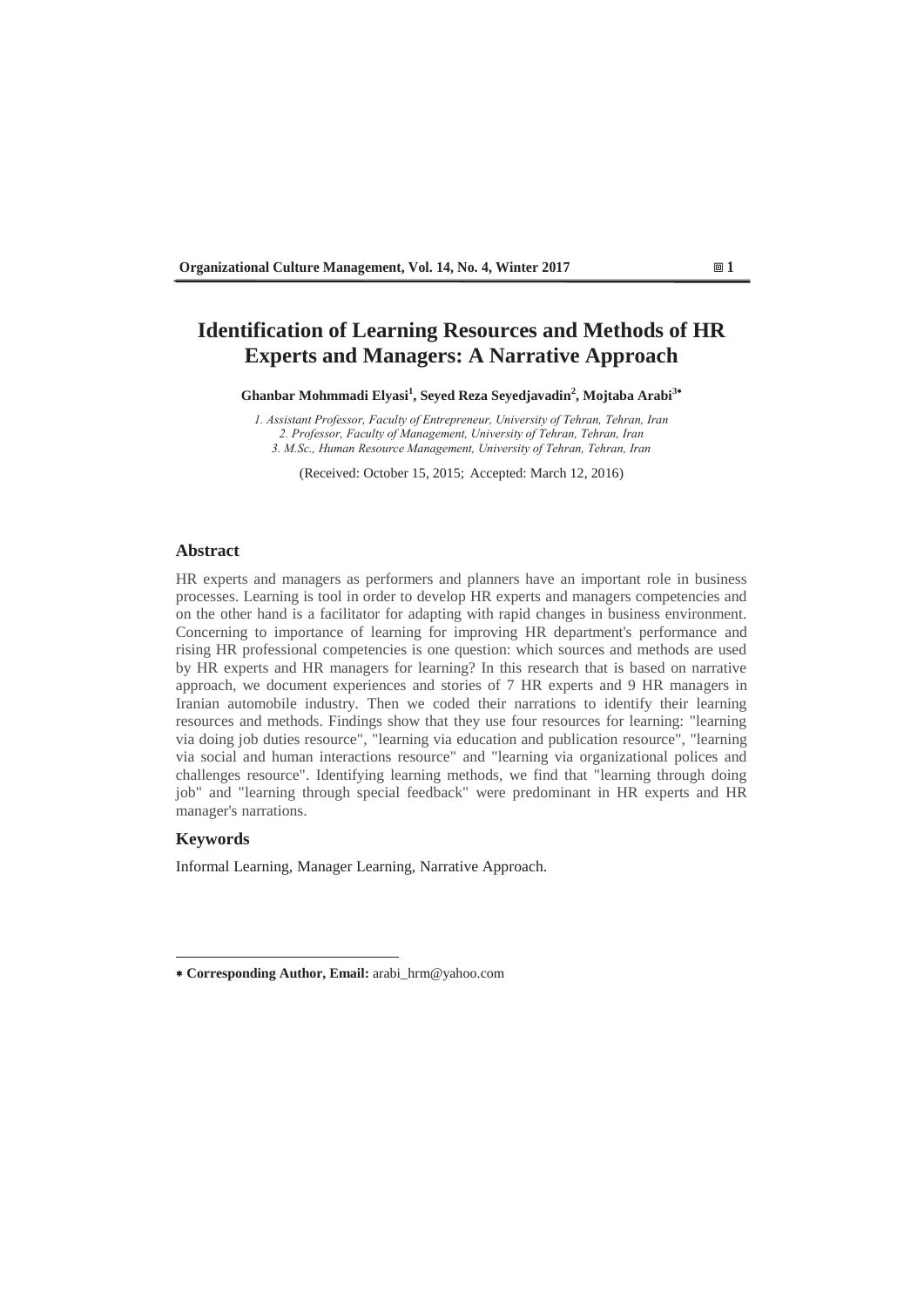# **The Determination of Measures of Balanced Scorecard Model in University; Case: Alzahra University (With Emphasis on Growth and Learning Perspective)**

**Rezvan Hejazi<sup>1</sup> , Ali Rahmani<sup>2</sup> , Arezoo Mosallanejad3**

*3 1. Professor, Faculty of Social Science & Economics, Alzahra University, Tehran, Iran* 2. Associate Professor, Faculty of Social Science & Economics, Alzahra University, Tehran, Iran 3. M.Sc. of Accounting, Alzahra University, Tehran, Iran

(Received: August 9, 2015; Accepted: March 15, 2016)

## **Abstract**

In the recent years, the universities have been worried about performance management more than ever. In the present complex and competitive universe, the success of universities is impossible without presence of proper strategy and methods for evaluating their level of achievements. The balanced scorecard model with an emphasis on strategies of the organization and define the objectives and key measures and balance between them, trying to manage and evaluate complex organizations. The main objective of present study is to determine the key measures of evaluating performance in association with learning and growth at the university. The statistical population of this study was managers, employees and faculty members of Al-Zahra University, that was selected a sample based on Cochran formula and simple random method. This study terms of purpose is applied and the method of data collection is questionnaire. In addition, to evaluate the strategies with Balanced scorecard used one sample test and the ranking of measures is done through Friedman test. Finally, the proper measures of learning and growth are extracted for the university. In addition, the strategy map and balanced scorecard are developed.

## **Keywords**

Balanced Scorecard Model, Growth and learning perspective, Measure, Strategy.

 **Corresponding Author, Email:** mosallanejada2@gmail.com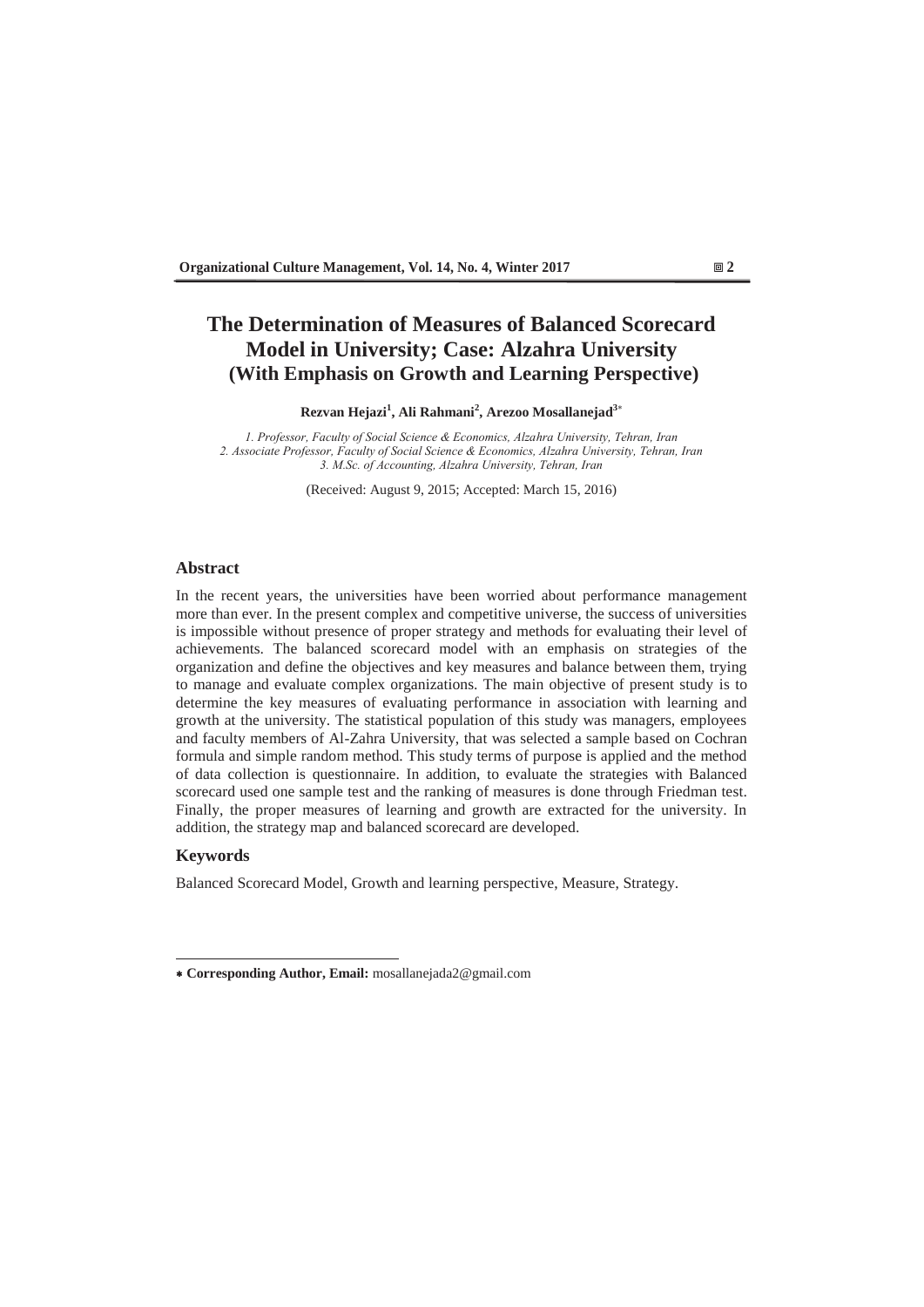# **Antecedents and Consequents of Organizational Downsizing: Human Capital Perspective**

**Abbas A. Hajikarimi<sup>1</sup> , Behzad Mohammadian<sup>2</sup>**

*1. Associate Professor, Faculty of Management & Accounting, Shahid Beheshti University, Tehran, Iran* 2. Ph.D. of Behavior Management, College of Farabi, University of Tehran, Qom, Iran

(Received: August 23, 2015; Accepted: February 4, 2016)

#### **Abstract**

The main purpose of this study is to exploring the antecedents and consequences of downsizing. The type of research is mixed method and was done with questionnaire and interview. Population of study was all employees of merged organizations that in the qualitative part 54 people selected and in the quantitative part 161 people was selected. Sampling methods were Judgment and simple random methods. To analyzing in qualitative part them analyzing has used and in the quantitative part paired sample t-test has used. The result showed that employee is unsatisfied to this action and have negative attitude about it. From human capital perspective the most important factor in successful implementation of this strategy is the infrastructures and education and the important consequences are disappointment and pessimism in organization that damage the effective relationships and trust in organization.

# **Keywords**

Antecedents, Downsizing, Merge, Survivors.

 **Corresponding Author, Email:** b.mohammadian@ut.ac.ir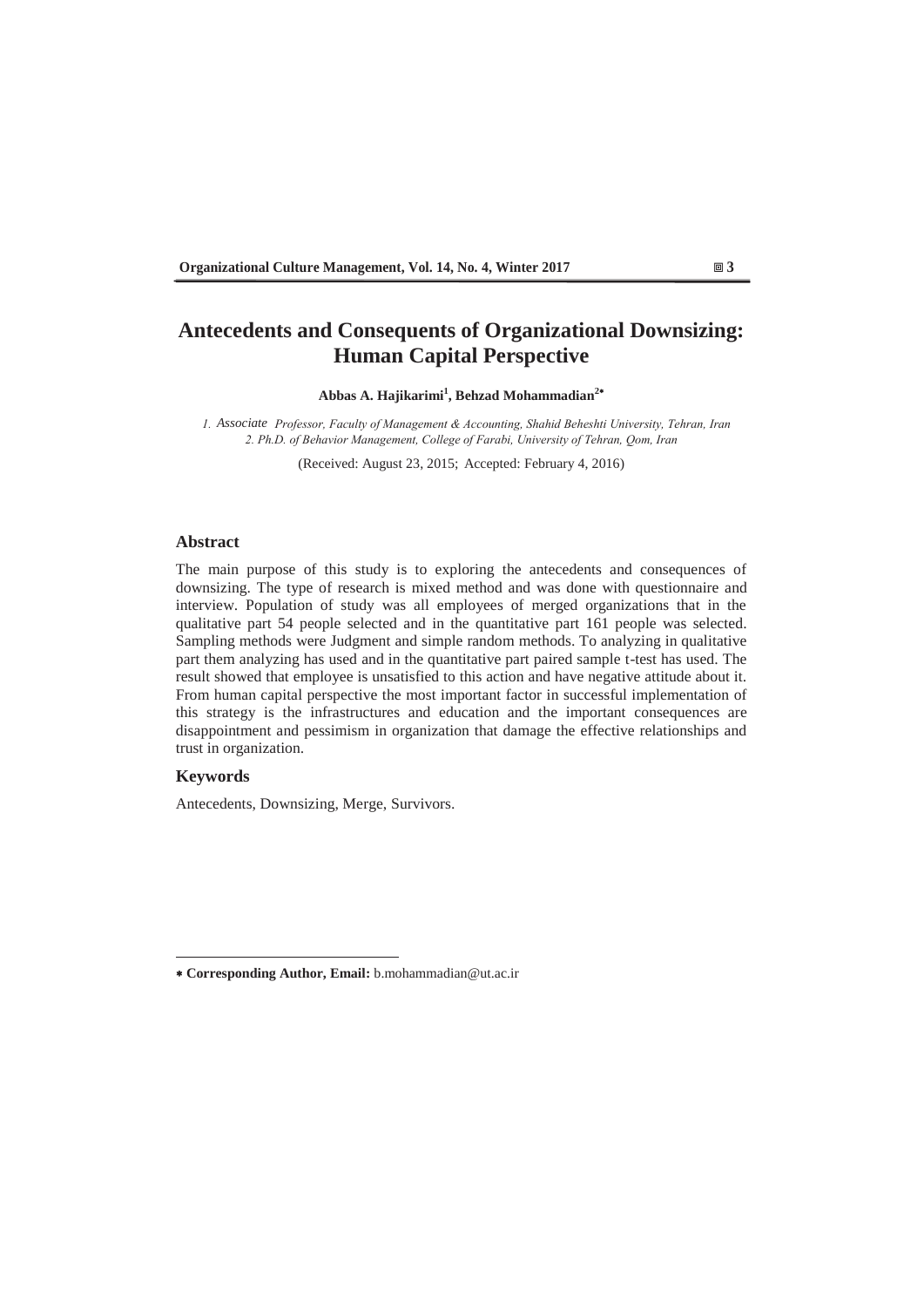# **Investigating the Effect of Aspects of Communication Quality on the Iran Insurance Company's Customer Behavioral and Attitudinal Loyalty**

**Soheil Nejat1 , Saeed Sehhat<sup>2</sup> , Farshid Khamoie<sup>3</sup>**

*3K 1. Ph.D. Student in Business Management, Tarbiat Modares University, Tehran, Iran* 2. Associate Professor, Faculty of Management and Accounting, Allame Tabataba'i University, Tehran, Iran 3. Ph.D. Student in Organizational Behavior Management, Kharazmi University, Tehran, Iran

(Received: October 15, 2015; Accepted: March 10, 2016)

### **Abstract**

Today, companies with superior performance in various industries are moving towards customer retention and loyalty. Because they have found that it is very expensive to attract a new customer and to maintain its position in the highly competitive environment they need loyal customers. Therefore, identifying the factors that affect on customer loyalty is very important. Hence, this study examines the impact of dimensions of communication quality (trust, satisfaction and commitment) on behavioral and attitudinal loyalty. This study is an applied research with descriptive analytical methodology. A structural equation modeling approach is employed to examine the relationship posited in this study. The Statistical population was representatives of the Iran insurance company's customers in the city of Tehran. Through random sampling 106 individuals sample was determined. To collect data, 150 questionnaires were distributed. A total of 150 questionnaires were distributed to collect data. Data were analyzed through the SPSS22 and Lisrell8.8 softwares. The results showed that satisfaction and commitment have a positive and significant impact on attitudinal and behavioral loyalty. Also, trust has a positive and significant impact on behavioral loyalty, but has no significant effect on attitudinal loyalty.

## **Keywords**

Attitudinal loyalty, Behavioral loyalty, Commitment, Satisfaction, Trust.

 **Corresponding Author, Email**: soheilnejat@modares.ac.ir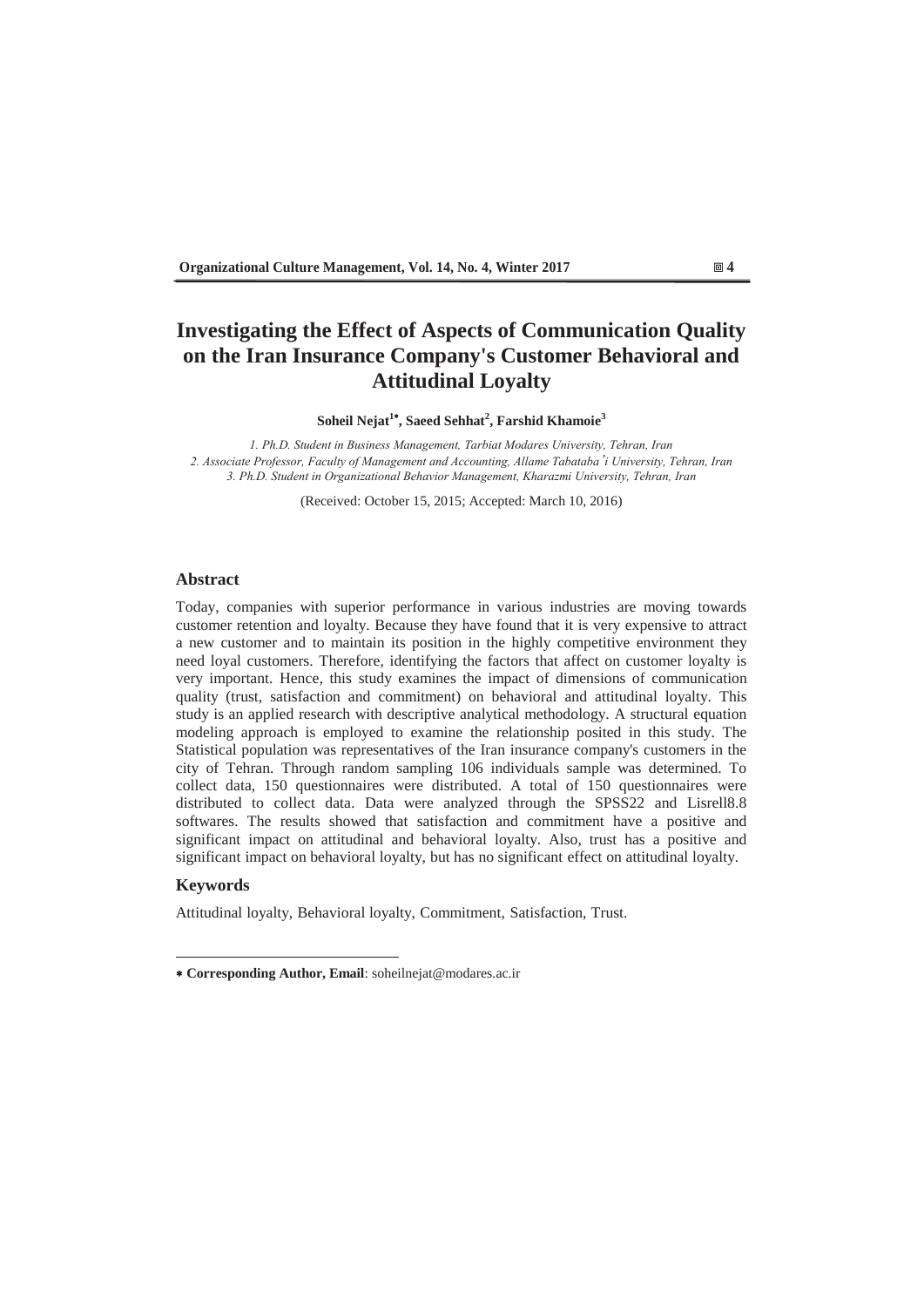# **The Relationship between Personality Extraversion-Introversion with Job Satisfaction in Disabled Employees**

**Hossein Abdolahi<sup>1</sup> , Mohammad Kamali<sup>2</sup> , Hossein Mobaraki<sup>3</sup>**

*<i>O MSc*, *Iran University of Medical Sciences Tehran Iran* 2. Associate Professor, Iran University of Medical Sciences, Tehran, Iran 3. Assistant Professor, Iran University of Medical Sciences, Tehran, Iran

(Received: March 2, 2015; Accepted: September 24, 2015)

# **Abstract**

The aim of this study was to assess the Relationship between personality extraversionintroversion and job satisfaction in disabled employees. This was a descriptive-correlational study. The target population included all of the disabled employed in the offices of Aligudarz County who were 100 people, which were selected by census method, and all of them completed the questionnaire. The research tools included Eysenck personality and job satisfaction questionnaire. Validity of questionnaires was approved by content analysis and their reliability was confirmed by Cronbach's alpha. Data were analyzed by SPSS version 20. Mean and standard deviation were used to analyze descriptive data; correlation test and stepwise regression was applied for analysis of analytical data. The results indicated that a positive and meaningful relationship between personality extraversion with job satisfaction  $(r=0.20)$  were obtained and also a positive and meaningful relationship between personality introversion with job satisfaction ( $r=0.25$ ) were obtained ( $P\leq 0.05$ ). On the basis of the findings of the study it can be concluded that the disabled that have personality extraversion have more job satisfaction than those with introversion personality in their work environment.

## **Keywords**

Disabled, Extraversion, Introversion, Job satisfaction.

 **Corresponding Author, Email:** kamali.mo@iums.ac.ir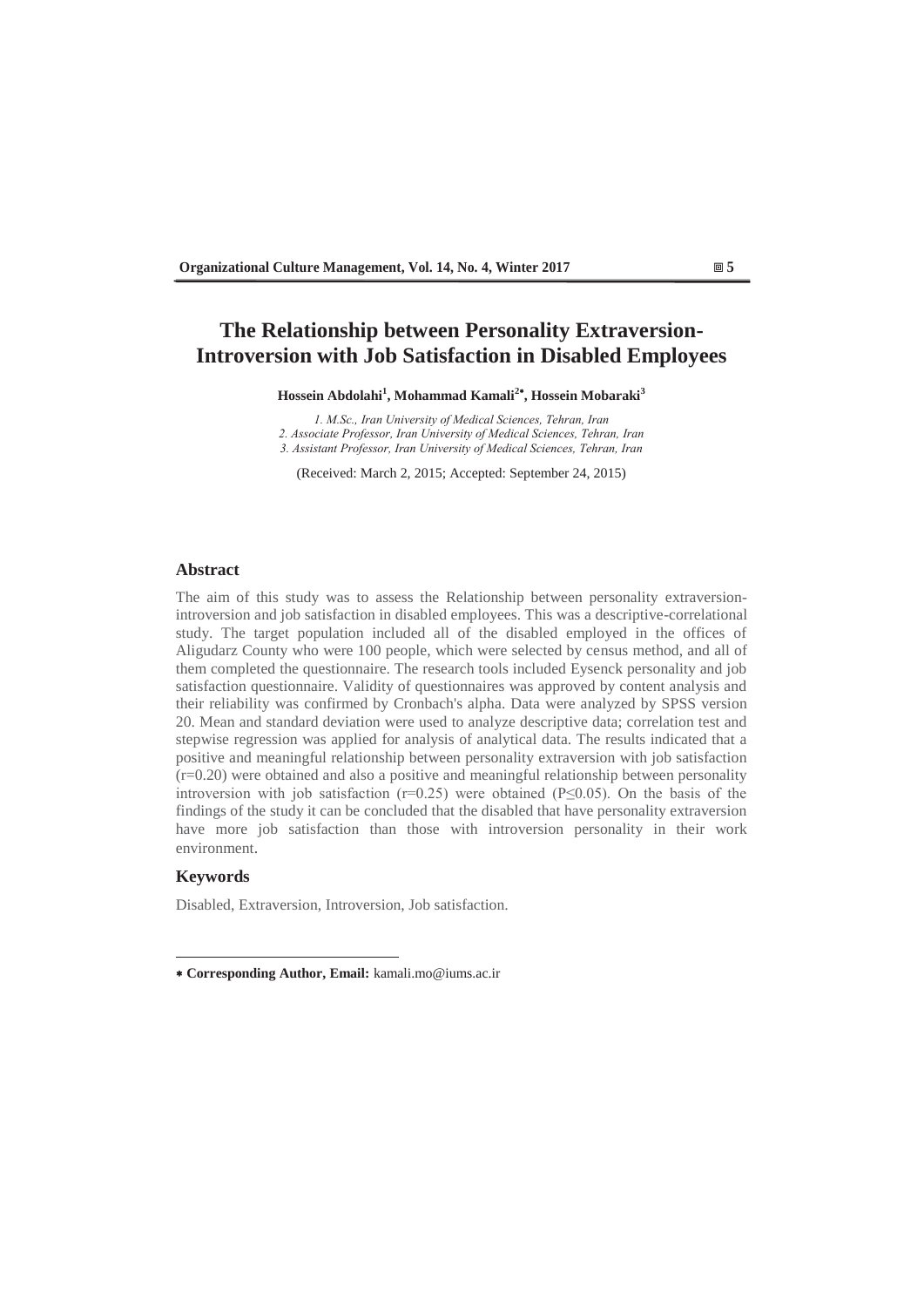# **Training Needs Assessment of Managers/ Administrators of Hajj Caravans**

**Zeinab Molavi<sup>1</sup> , Seyed Ebrahim Asadollahi<sup>2</sup> , Ali Moghadamzadeh3**

*3Kthaph. D. Student in Public Administration, Collage of Farabi, University of Tehran, Qom, Iran* 2. M.Sc., Collage of Farabi, University of Tehran, Qom, Iran 3. Assistant Professor, Professor, Faculty of Psychology and Educational Sciences, University of Tehran, Tehran, *lran* 

(Received: May 21, 2016; Accepted: November 11, 2015)

### **Abstract**

Hajj and Pilgrimage is the most important source of providing human resource for pilgrimage caravans. Without a doubt, the heads of this organization need to be trained. Based on this need, this study seeks to identify and rank the training needs of Hajj caravan actors. The population of this study includes all the managers/administrators of Hajj caravans in 2013. A sample of 222 managers/administrators was selected based on the twostage sampling method and 25 training experts in Hajj and pilgrimage organization were selected as the sample through judgmental method. The research instrument was questionnaires and documents. The results demonstrate that the training classes have been useful and effective in action for the trainees. Result show that Arabic conversation is the first priority in all courses. Beside, Delphi results suggest that first; the following are the required courses of elementary level: Arabic conversation1and2, computer operator, hajj travel preparation, geography, map reading, and Saudi Arabia regulation system. Second; regarding re-training, Arabic conversation4, commandments and rituals of Hajj, exchange of successful experiences, regulation system of Saudi Arabia, safety during travel, communication skills, English learning, job description, executive instructions, health, safety, first aid, and introduction to Islamic fields were believed to be essential. Other suggested classes were removed out of the headlines.

### **Keywords**

Haj executives, Haj managers/administrators, Training, Training need assessment.

 **Corresponding Author, Email:** ze\_molavi@ut.ac.ir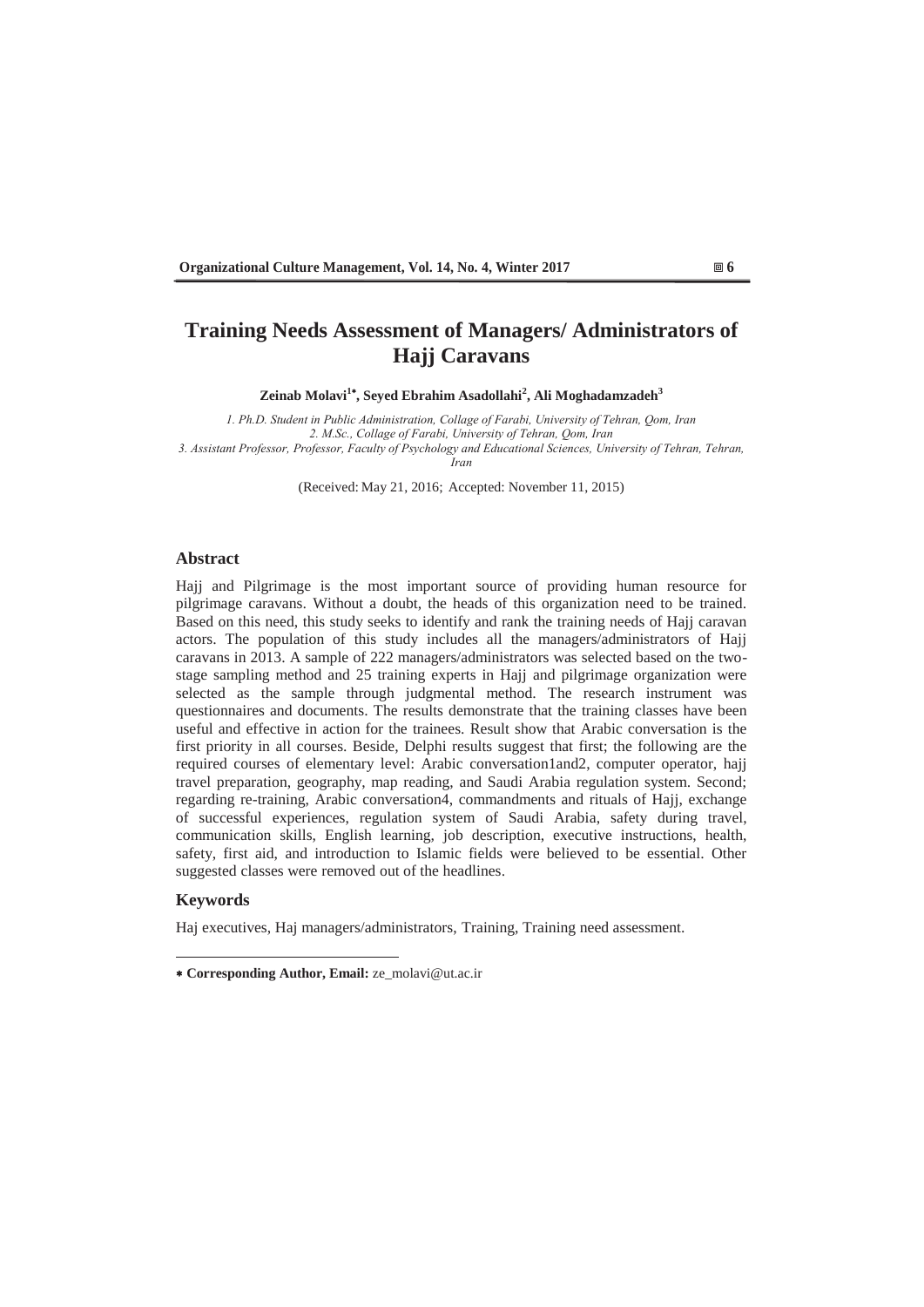# **The Investigation of the Relationship between Organizational Culture and Applying Managerial Accounting Methods in Companies Listed in Tehran Stock Exchange**

# **Zohreh Hajiha1\*, Zahra Taghizadeh2**

1. Associate Professor, Islamic Azad University, East Tehran Branch, Tehran, Iran 2. M.Sc. Student, Islamic Azad University, Sirjan Branch, Sirjan, Iran

(Received: August 23, 2015; Accepted: April 27, 2016)

### **Abstract**

The goal of the present research is to investigate relationship between organizational culture and management accounting methods in firms in Tehran Stock Exchange. Data collection tools were a standard organizational culture questionnaire by Hofstede and a researcher made questionnaire about management accounting. The statistical society for this research involves financial managers and accounting technicians of all manufacturing companies in Tehran Stock Exchange and 121 firms were chosen as research sample. Two questionnaires were appropriated for every company, one presented for financial manager and another one was for accountants. From 242 distributed questionnaires, 87 questionnaires were filled by managers and 104 questionnaires were collected from. Studying and comparing correlation coefficients between the two groups of managers and technicians showed that the elements such as individual-oriented, power distance, manliness, short-term horizon, and avoiding lack of confidence among managers' group have had a significant and positive relationship with applying management accounting methods in sample firms, the variable of avoiding lack of confidence has had the highest amount of relationship with management accounting methods. Meanwhile, this relationship has been reported to be negative in technician's group. Thus, we can conclude that the application and usage of managerial accounting methods which are from modern tools for management decision making relate to organizational culture especially to avoiding lack of confidence. That is different from the approaches of two groups who apply these methods.

### **Keywords**

Avoiding lack of confidence, Individual-oriented, Management accounting methods, Organizational culture, Power distance.

 **Corresponding Author, Email:** Drzhajiha@gmail.com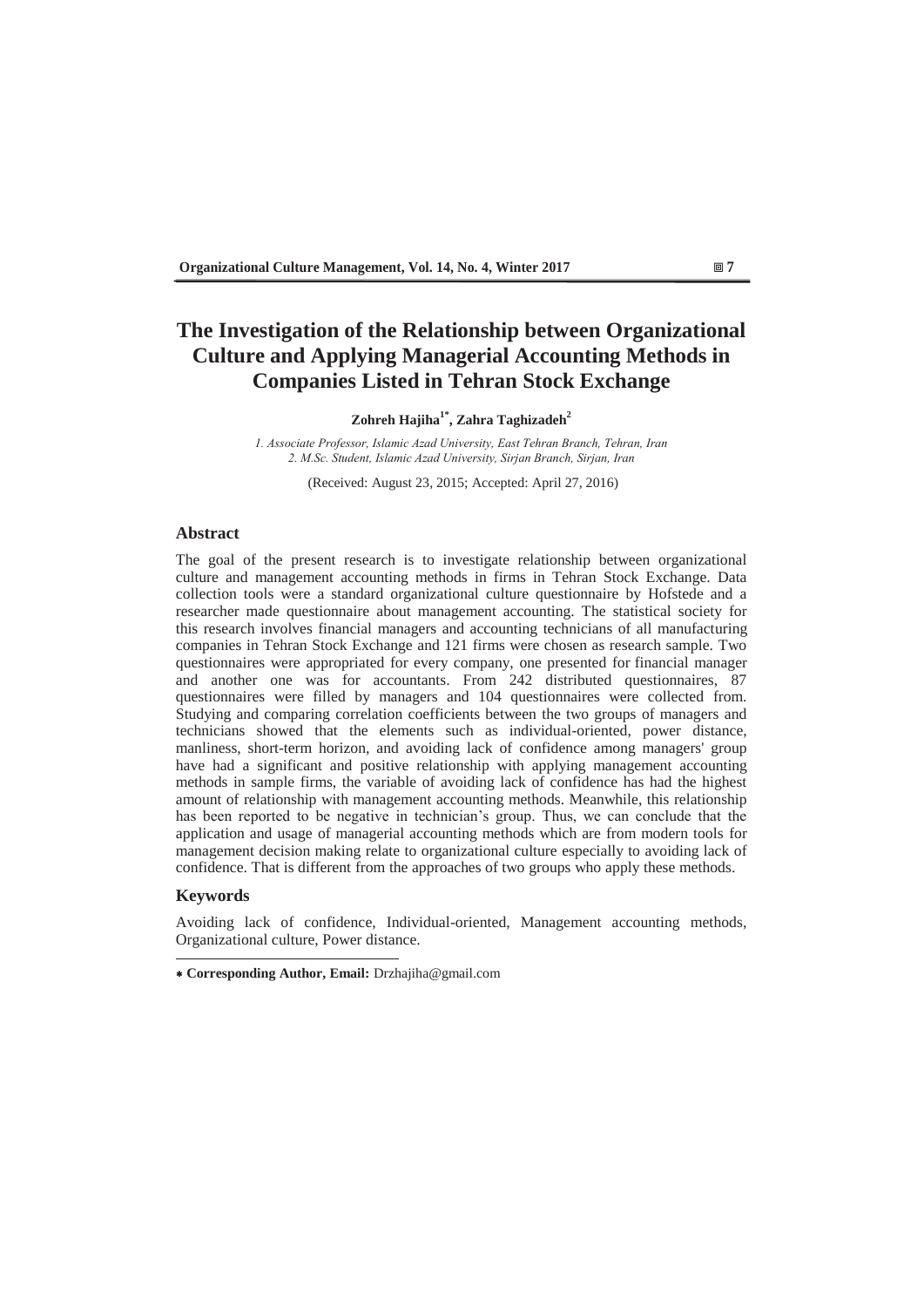# **Management according to Culture to the Iranian Organization based on Hofstede's Cultural Index (Case: the Main Headquarters of Telecommunication in the Main Provinces of Iran)**

### **Mojtaba Jami<sup>1</sup> , Akbar Etebarian<sup>2</sup>**

*06F6 Indent in Management, Faculty of Management, Islamic Azad University, Isfahan (Khorasgan) Branch, <u><i>Isfahan Iran</u>*</u> 2. Assistant Professor, Faculty of Management, Islamic Azad University, Isfahan (Khorasgan) Branch, Isfahan,

*lran* 

(Received: November 5, 2014; Accepted: July 9, 2015)

## **Abstract**

The aim of this study was to evaluate management according to culture to the Iranian organization based on Hofstede's cultural indices into the telecommunications company of main provinces of Iran. This research is applied and the research method is descriptive and correlational. The research Statistical Society of research personnel`s Telecommunication Center of main provinces of Iran in 1392, the number of 4000 patients were reported. According to Table of Morgan, Sample size obtained 351 people. Inventory Questionnaire consolidated Questionnaire`s Moghimi and developed by the researchers based on Hofstede's theory. The validity was confirmed by factor analysis and the factor of 6 is about 51.945% of the total variance explained. The reliability calculated by Cronbach's for the questionnaire culture obtained 0.795 that showed acceptable reliability of the questionnaire culture. The results of this study showed that there are subcultures based on geographic and cultural differences between the organizations of provinces country and finally, practical suggestions for managers and supervisors were expressed with regard to cultural differences.

### **Keywords**

Cultural differences, Culture, Hofstede, Management.

 **Corresponding Author, Email:** mojtaba2287@yahoo.com

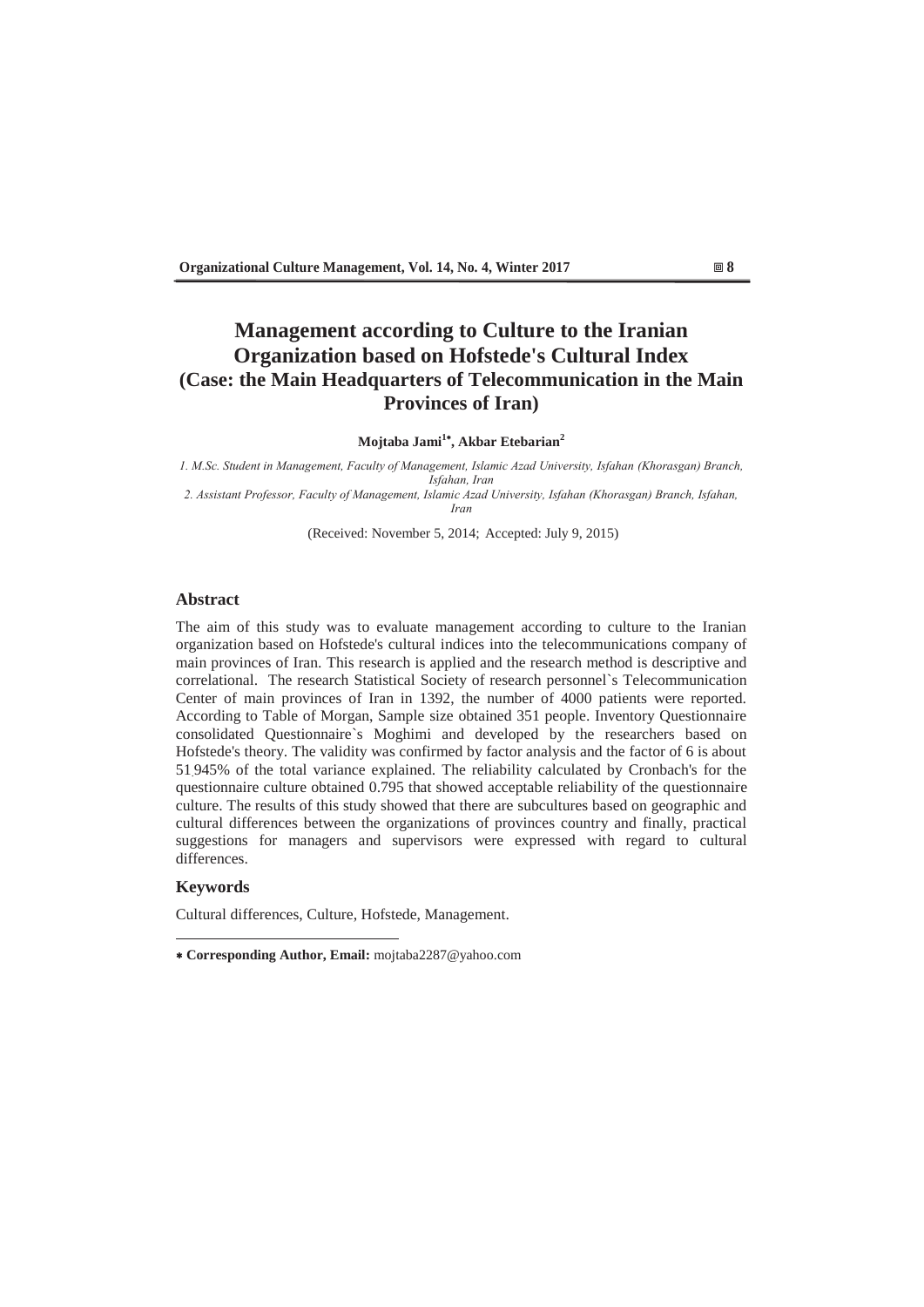# **An Exploration of the Organizational Inertia Impact on Performance of Small and Medium-sized Enterprises, Focusing on the Role of Business Model Innovation and Open Innovation**

Vahid Khashei<sup>1</sup>, Ali Mohammadi Nasab<sup>2\*</sup>, Elahe Mahdizadeh<sup>3</sup>

*\$VVLVWDQW3URIHVVRU )DFXOW\RI0DQDJHPHQW& Accounting, Allameh Tabataba'i University, Tehran, Iran 2. M.Sc., Faculty of Management & Accounting, Allameh Tabataba'i University, Tehran, Iran*  3. M.Sc., Faculty of Management & Accounting, College of Farabi, University of Tehran, Qom, Iran

(Received: October 17, 2015; Accepted: March 10, 2016)

## **Abstract**

This study aims to examine how open innovation can be effective in changing organizational inertia to create business model innovation and improve firm performance. It also seeks to explore whether the existence of open innovation has a mediating effect and influence. This study constructs a theoretical model to explore the relationship between latent variables and uses a questionnaire to collect research data. To clarify the relationship between these variables, SEM is used to test the goodness of fit of the theoretical model and research hypotheses. This research is applied and the research method is descriptive and correlational. The population of this study is managers of SMEs and technology units in science and technology parks in Tehran that according to Morgan table, 119 individuals were randomly chosen. The results revealed that open innovation has a significant mediating effect on the relationships between organizational inertia and business model innovation, also organizational inertia and firm performance; business model innovation also has a positive influence on firm performance.

#### **Keywords**

Business model innovation, Firm performance, Inbound open innovation, Organizational inertia, Outbound open innovation.

 **Corresponding Author, Email:** ali.mohammadinasab@gmail.com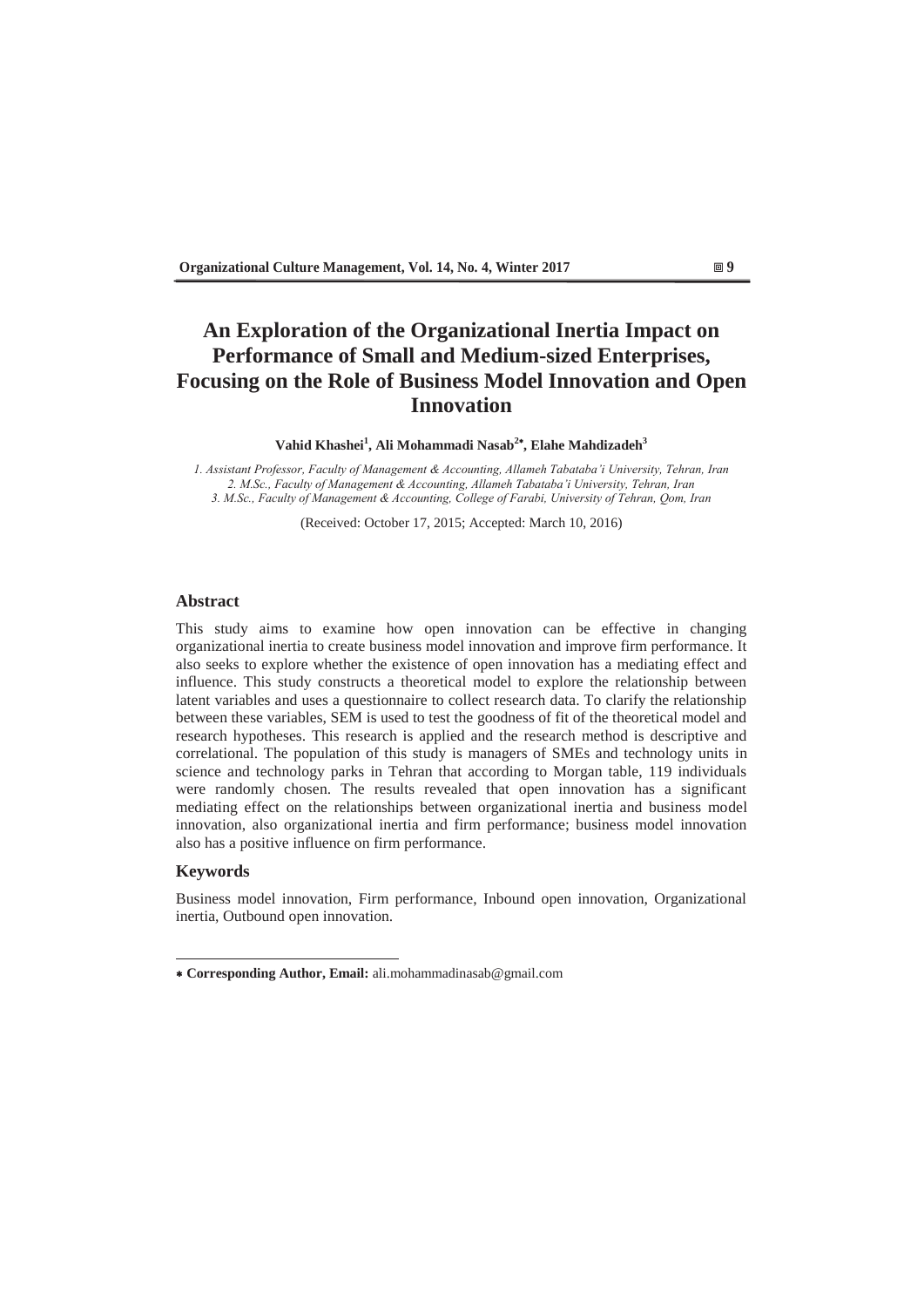# **The Effect of Cultural and Emotional Intelligence on Performance of Counties Employees Working in Tehran with Emphasis on Cross-Cultural Adaptation**

### **Davood Feiz1 , Behnam Golshahi<sup>2</sup>**

*I. Associate Professor, Faculty of Economic, Management and Administration Sciences, Semnan University, Semnan*, *Iran* 2. Ph.D. Student in Human Resource Management, Faculty of Economic, Management and Administration *Sciences, Semnan University, Semnan, Iran* 

(Received: October 26, 2015; Accepted: April 16, 2016)

## **Abstract**

Present study aimed to investigate the effect of cultural and emotional intelligence on performance of county employees working in Tehran considering the mediator role of cross cultural adaptation. This study is a descriptive research. The study sample consists of managers (120) and county employees (700) working in private companies in the computer industry and mobile, given the limited number of first community simple sampling method was used and in the second community due to calculated sample size of 240, according to Morgan table, stratified random sampling method was used. Data collection tools include two researcher made questionnaires of 36 and 10 questions, their validity was confirmed by both convergent and discriminant methods and reliability was confirmed using Cronbach's alpha. Data analysis was done using software Amos 21 and structural equation modeling method was performed. The results showed that the Cultural and emotional intelligence of county employees working in Tehran have a significant positive impact on cross-cultural adaptation and their performance. Other results indicate the positive mediator role of crosscultural adaptation in the relation between employees' cultural and emotional intelligence with their performance in these companies.

## **Keywords**

Cross-cultural adaptation, Cultural intelligence, Emotional intelligence, Employees performance.

 **Corresponding Author, Email:** Phd.behnam93@gmail.com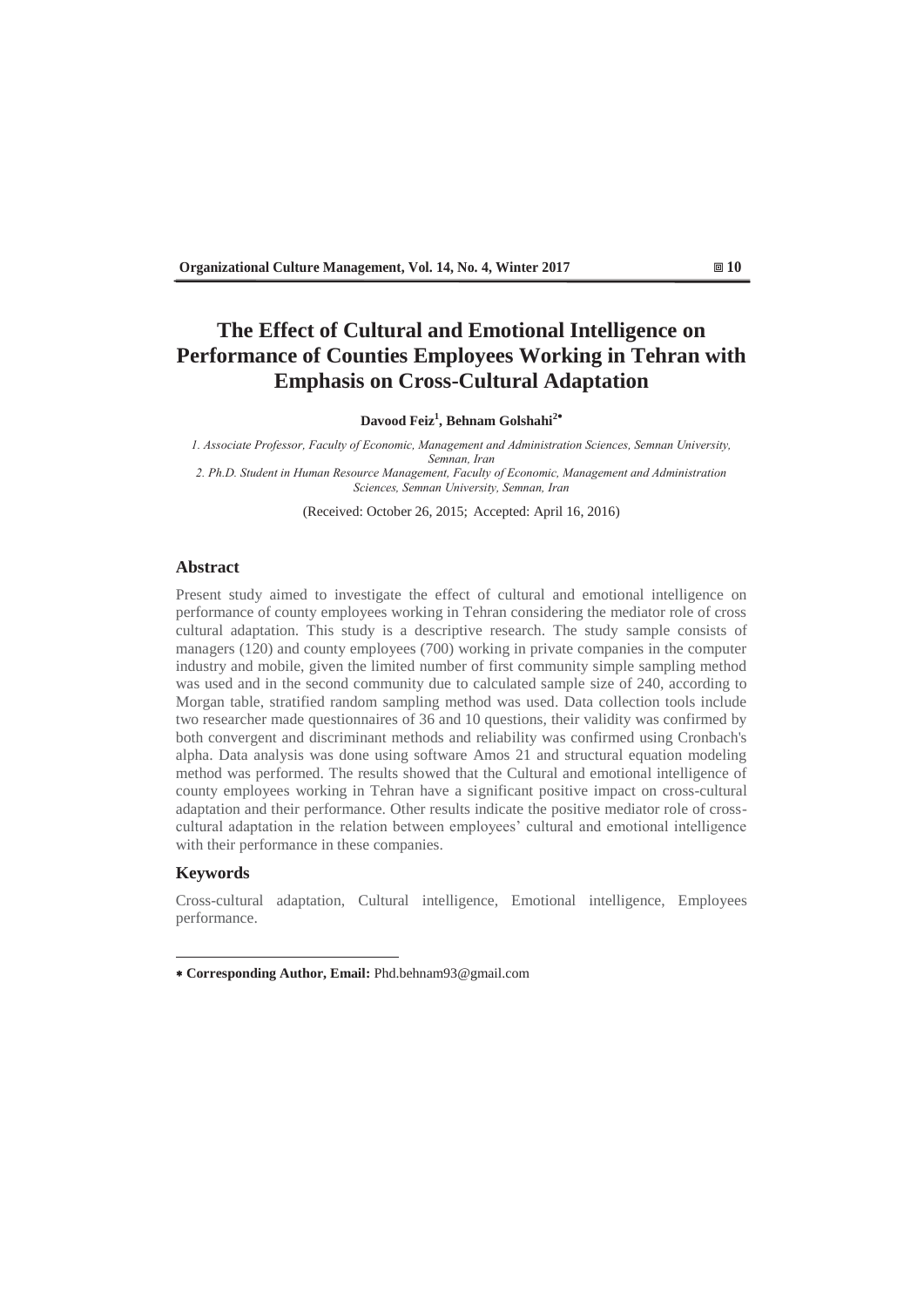# **The Relationship between Personality Traits with Job Satisfaction and Happiness among Employees Vali-e-Asr University of Rafsanjan**

**Hamide Khatib<sup>1</sup> , Mohammad Nazer<sup>2</sup> , Kazem Nematallahzade Mahani<sup>3</sup> , Rezvan Sadr Mohammadi<sup>4</sup>**

*1. M.A. in Psychology, Faculty of Humanities, Islamic Azad University, Zarand, Iran* 2. Assistant Professor, Rafsanjan University of Medical Sciences, Rafsanjan, Iran 3. Assistant Professor, Faculty of Humanities, Islamic Azad University, Zarand, Iran 4. Ph.D. Student in Psychology, Faculty of Humanities, Univeristy of Lorestan, Khoramabad, Iran

(Received: July 12, 2015; Accepted: February 17, 2016)

### **Abstract**

Employee's happiness is related to engagement, growth of task security, job and family consent that can be resulted from characteristic and environmental factors. The purpose of this research was to study the relationship between personality characteristics with happiness and job satisfaction among employees of Vali-e-Asr university of Rafsanjan. Therefore 150 employees were selected randomly, and were studied by using the questionnaires of five factors inventory, Oxford happiness and Dant job satisfaction results showed there were significant relationship between extroversion and job satisfaction as well as the relationship between emotional stability, extroversion and compatibility. The results of Regression analysis showed that personality characteristics predict 7% job satisfaction variance and 18% happiness variance Stepwise Regression analyses also revealed that predictor of job satisfaction is extroversion personality characteristic and characteristics of extroversion, compatibility and emotional stability in order are the most important predictors of happiness.

## **Keywords**

Happiness, Job satisfaction, Personality characteristics.

 **Corresponding Author, Email:** sadr\_1383@yahoo.com